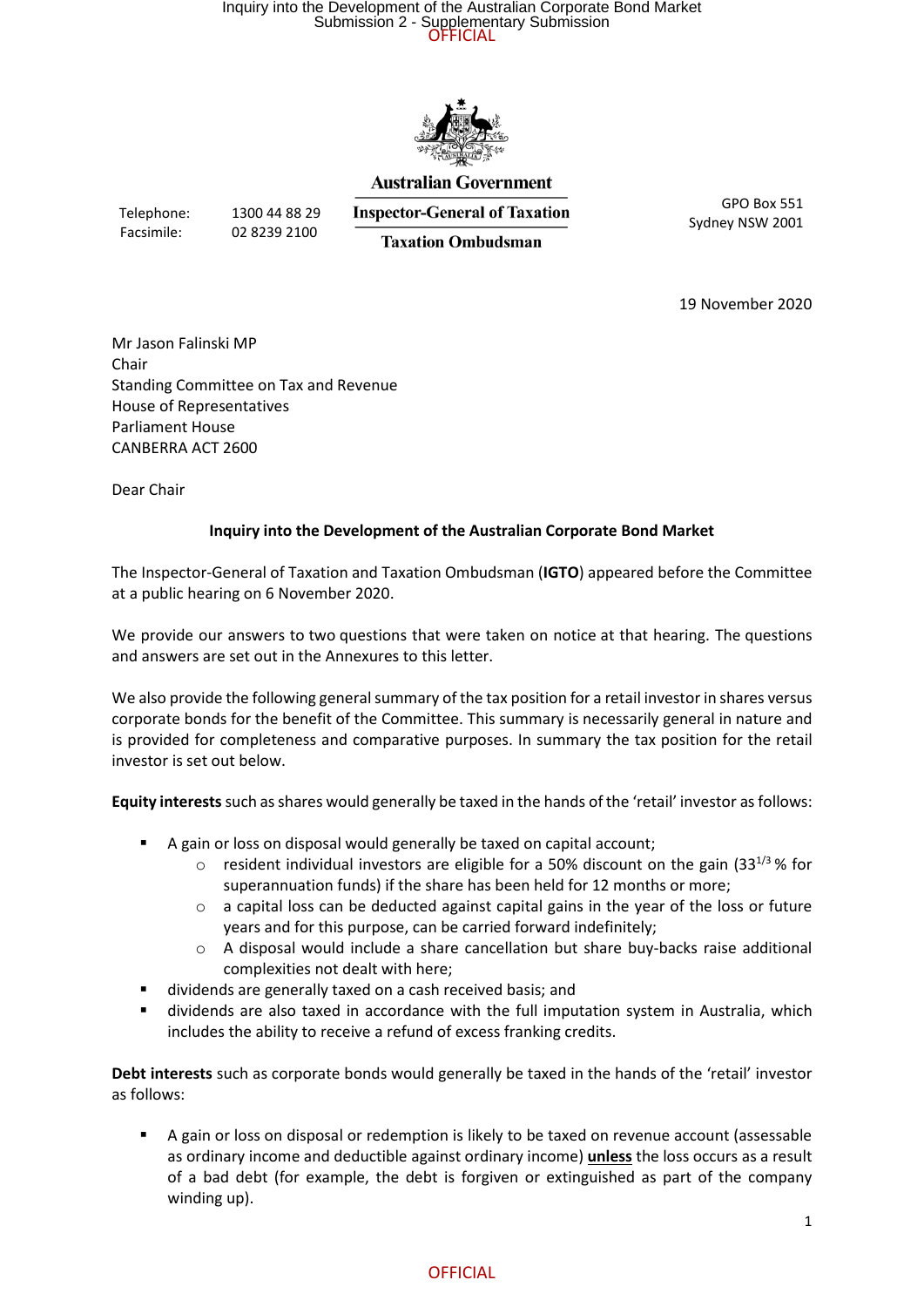- o An extinguishment of a debt is not treated like a disposal of the security and accordingly is not likely to be eligible for a deemed 'revenue' account treatment (as a traditional or qualifying security).
- Accordingly the revenue versus capital divide considerations come into play for each  $\circ$ individual retail investor in managing this risk. This raises uncertainty but would generally result in capital account treatment unless there are special circumstances.
- O A capital loss can be deducted against capital gains in the year of the loss or future years and for this purpose, can be carried forward indefinitely;
- $\Omega$ The gain or loss may be taxed on a cash received or accruals basis, depending on whether the security qualifies as a traditional security, a qualifying security or whether the taxpayer has made an election to be taxed under the Taxation of Financial Arrangement (TOFA) rules;
- Interest returns would be taxed on a cash received or accruals basis subject to the taxpayer's circumstances.

Although the same transaction may result in a capital gains tax event and an amount of ordinary income or loss, there are override rules that generally result in the revenue outcome prevailing. These rules which prevent double taxation or double dipping have not been explored in this response - for simplicity. Further details and references to explain the summary above are set out in the Annexure attached.

We trust this information is useful and of assistance.

The IGTO thanks the Committee again for the opportunity to participate in this inquiry and to appear at the public hearing. If my office may be of any further assistance to the Committee, please don't hesitate to contact me by email or via telephone on

Kind regards.



**Karen Payne** Inspector-General of Taxation and Taxation Ombudsman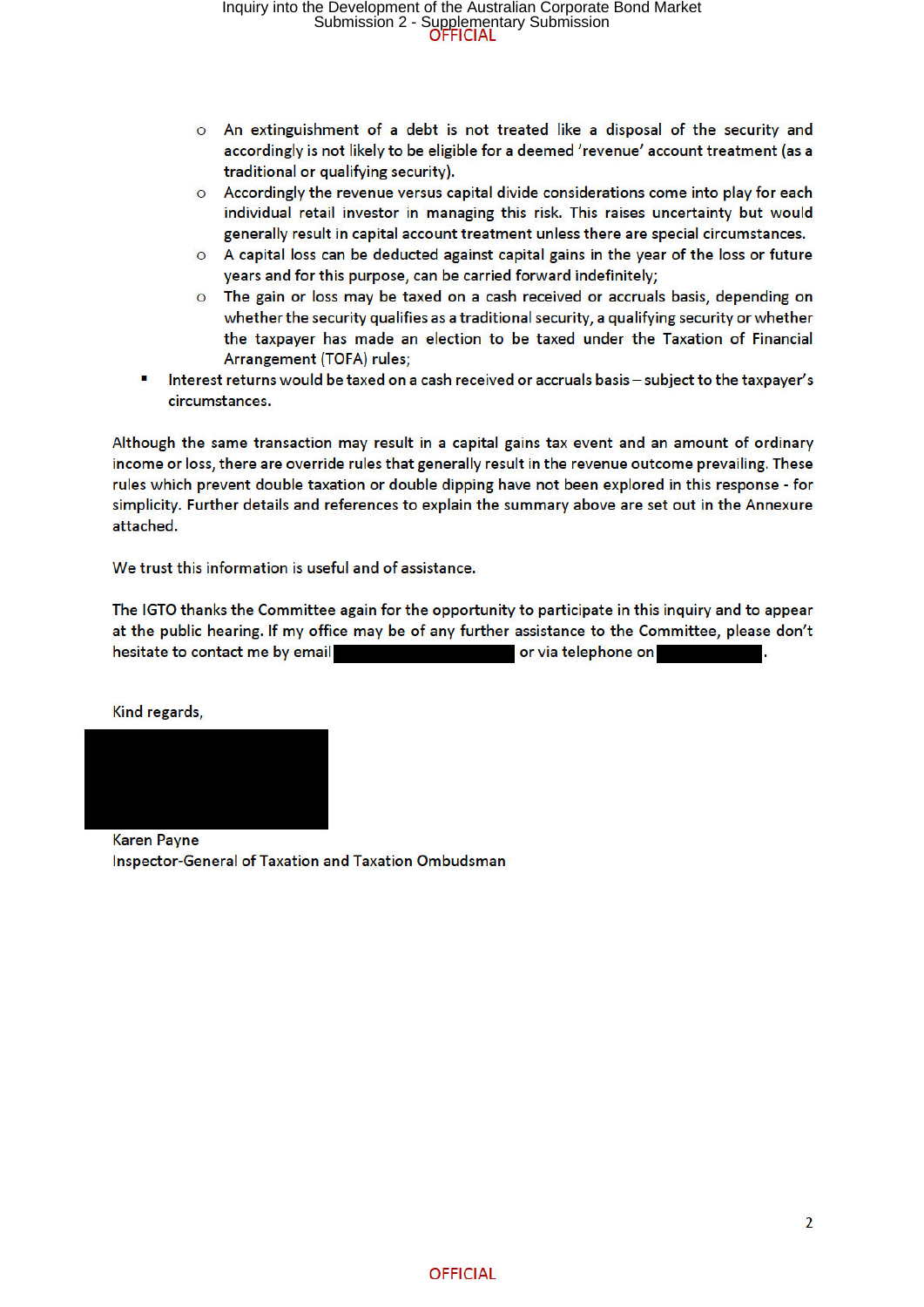# **Annexure A – Debt Equity International comparisons**

**CHAIR:** When you say 'Our tax system is complex', it's complex around this capital debt issue, isn't it? Well, it's complex in a lot of areas, but this—

**Ms Payne:** Revenue capital divide is one of the complexities. Debt equity divide is another complexity. The—

**CHAIR:** Can I stop you on the debt equity divide. Are there countries that do it better than us?

**Mr Dam:** That's something that we would probably have to look into a little bit further. There is quite a bit to work through. It varies in a lot of different jurisdictions. If that's something that would be helpful to the committee, we would certainly take that on notice and look to see what the comparisons would reveal between different jurisdictions comparable to Australia.

**CHAIR:** I think it would be a matter of great interest to the parliament to understand. We have created quite a body of legislation around the division of debt and equity and revenue and capital and how those things get characterised and defined. I'm just wondering if there are other jurisdictions that have done it more simply than we have.

**Ms Payne:** Sure. We can take that on notice.

**CHAIR:** I was at a conference the other day where a number of people confidently stood up and said, 'We now have the largest tax act in the world'—bigger than the United States even.'

**Ms Payne:** If we look at the UK, USA, Canada and New Zealand, would they be the jurisdictions you'd probably—

**CHAIR:** You can take Canada out, if you like. In terms of the way that people generally get an issuance up, how does the ATO deal with that at the moment?

We have set out below some information that the IGTO has obtained through online research or confirmed through specific enquiry in relation to the taxation rules for debt (versus equity) in each of the following jurisdictions (as compared with Australia):

- New Zealand:
- the United Kingdom: and
- the United States of America.

We have drawn upon publicly available information in compiling the information set out in this response. In this regard, we note that there is a wealth of information available in this area. We have provided a list of useful reference materials at end of this annexure that may be of interest and relevance to the Committee's inquiry.

The information provided in this response is general in nature and is provided to assist the Committee with its inquiry and deliberations. It should not be considered as taxation advice and is not intended to represent advice for any specific taxpayer circumstances. For completeness we also note that it is not intended as a commentary on the taxation policy settings in Australia (or elsewhere) as these are not matters within the jurisdiction of the IGTO.

#### **OFFICIAL**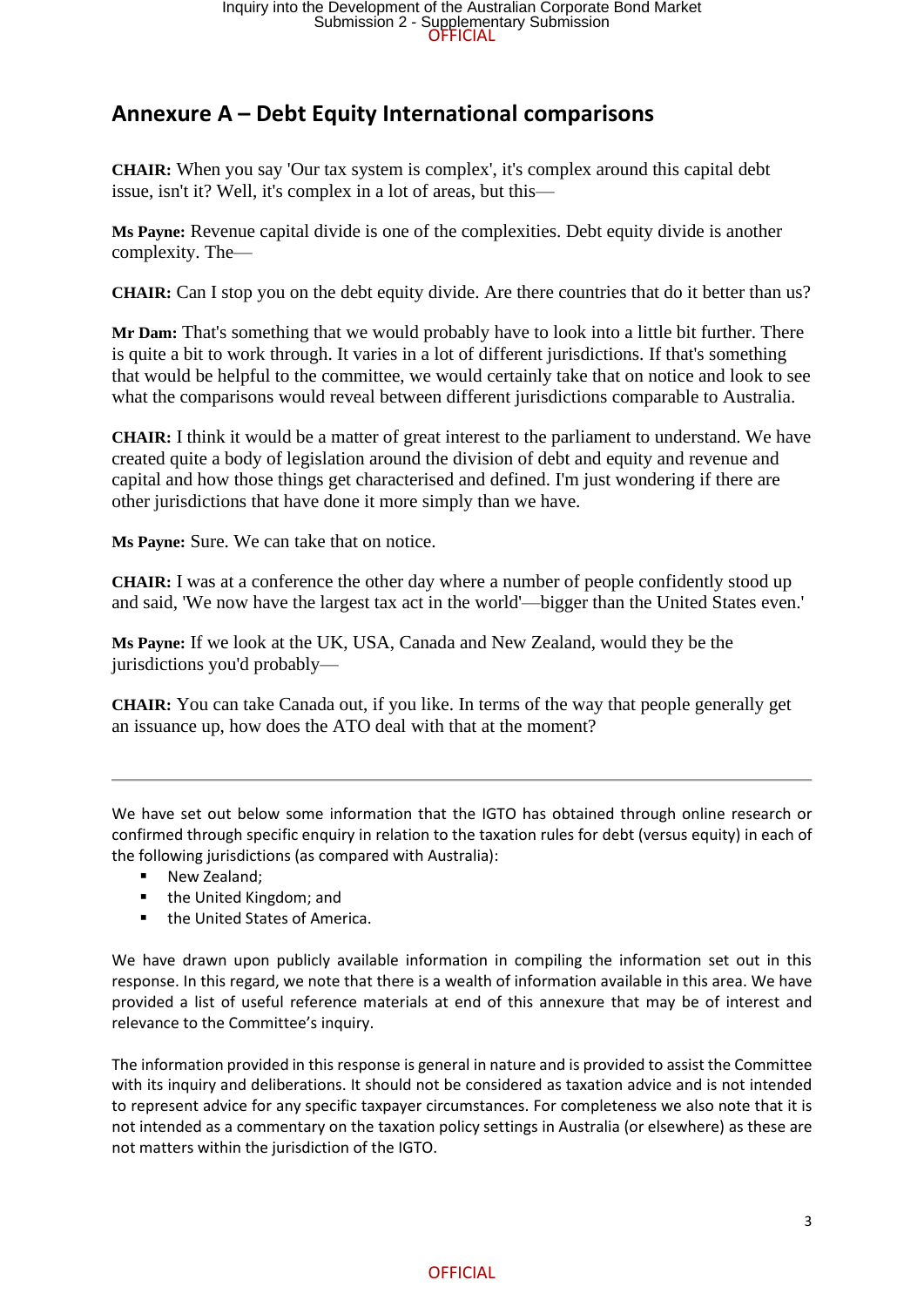Overall, our research has revealed generally similar approaches across the different jurisdictions in relation to their tax treatment of debt. That is, interest receipts on loans are treated as income and are included in the taxpayer's assessable income for tax purposes, while interest expenditure and other payments are in most cases deductible, subject to certain limitations. The exact form of these limitations may differ and include for example - caps on the amount of interest deductible, or broader rules aimed at ensuring that these deductions do not result in inappropriate outcomes – e.g., thin capitalisation rules, transfer pricing or anti-hybrid mismatch rules. We have not delved into these complex areas of tax law as part of our response.

One significant point of difference to which we draw the Committee's attention is the dividend imputation systems that operates in Australia and New Zealand. Our research suggests that in addition to Canada, Chile, Malta and Mexico, no other country continues to operate a full imputation system.<sup>1</sup> Some jurisdictions, such as the United Kingdom, were noted to have moved away from a full imputation system towards a partial imputation system that is not based on the actual amount of corporate tax paid.<sup>2</sup> The United States of America does not appear to operate any imputation system, either fully or partially. The research considered by the IGTO did not directly identify whether the existence of a full imputation system contributed to investor preferences towards debt or equity.

# **Australia**

We wish to clarify that in Australia, an Australian retail investor would ordinarily treat any gain or loss on the disposal of a share on capital account unless:

- the security was acquired as part of a profit-making undertaking or scheme (this is a question of fact);
- the individual is a share trader or a trader in financial securities (this is question of fact);
- the disposal occurs by way of a share buy-back (which enlivens other taxation rules and provisions which differ between on-market and off-market buy-backs and which are complex and detailed and therefore outside the scope of this response).

Conversely, an Australian retail investor would ordinarily treat any gain or loss on the disposal or extinguishment of a corporate bond on capital account unless:

- the gain or loss arises arises on the disposal or redemption of a traditional security (as defined in sections 26BB and sections 70B of the *Income Tax Assessment Act 1936*). This security must either:
	- o not have an eligible return<sup>3</sup> the sum of payments (other than interest) exceed

<sup>1</sup> Andrew Ainsworth, *Dividend Imputation: The International Experience*, Centre for International Finance and Regulation Working Paper (March 2016) <https://papers.ssrn.com/sol3/papers.cfm?abstract\_id=2747721>; See also Deloitte, *Franking Credits Who Is Right?* (November 2014) p 5

<sup>&</sup>lt;https://www2.deloitte.com/content/dam/Deloitte/au/Documents/finance/deloitte-au-fas-infrastructure-series-frankingcredits-2014.pdf>.

<sup>&</sup>lt;sup>2</sup> Ainsworth, ibid. Subject to certain conditions being satisfied, tax exemptions may apply to foreign dividends received by a UK company – see *Corporation Tax Act 2009* (UK), Part 9A.

<sup>3</sup> *Income Tax Assessment Act 1936*, s 159GP(3) - For the purposes of this Division, there shall be taken to be an eligible return in relation to a security if at the time when the security is issued it is reasonably likely, by reason that the security was issued at a discount, bears deferred interest or is capital indexed or for any other reason, having regard to the terms of the security, for the sum of all payments (other than periodic interest payments) under the security to exceed the issue price of the security, and the amount of the eligible return is the amount of the excess.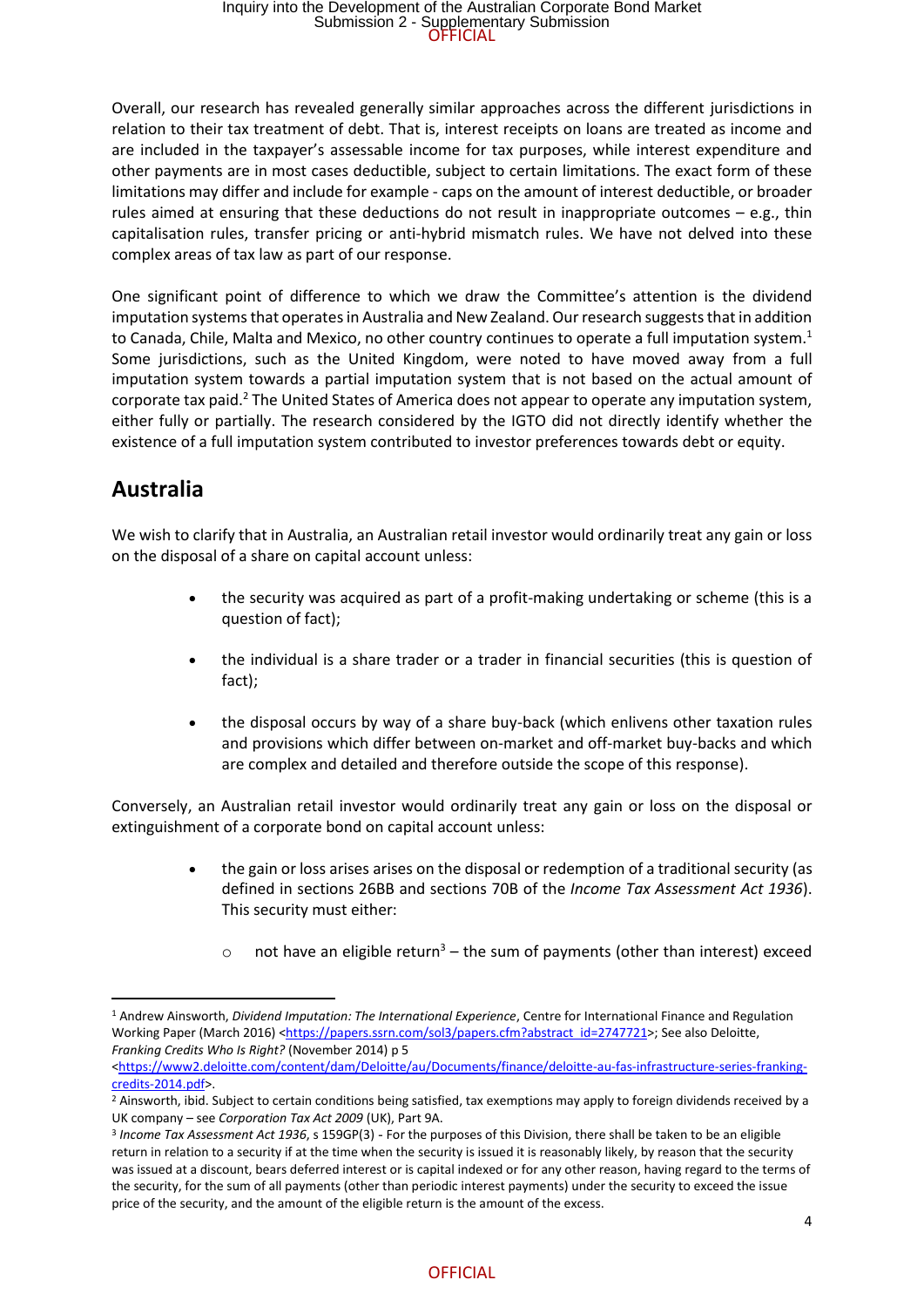the issue price of the security; or

- $\circ$  have an eligible return where the precise amount of the eligible return is able to be ascertained at the time of issue of the security and is less than 1.5%.<sup>4</sup>
- the gain or loss arises on the disposal or redemption of a qualifying security (as defined in Division 16E of the *Income Tax Assessment Act 1936*) 5 .
- The debt instrument converts to an ordinary share (in which case the traditional and qualifying security rules are excluded and a capital gains tax rollover election may also be available);
- the individual taxpayer has made an election to be taxed under the Taxation of Financial Arrangements (TOFA) as set out in Division 230 of the *Income Tax Assessment Act 1997* (a formal election must have been made because individuals are ordinarily excluded from this Division, and if an election is made it is irrevocable and applies to ALL financial arrangements);
- the security was acquired as part of a profit-making undertaking or scheme (this is a question of fact);
- the individual is a trader in financial securities (this is question of fact).

Although a loss on disposal or redemption of a traditional security is deductible under section 70B, this deduction is not allowable in certain circumstances, including in circumstances where the debt is

Subject to certain exceptions, parallel treatment is to be accorded in relation to deductions to issuers of these securities for the discount or other "interest" component payable.

Three basic tests will need to be satisfied before a security is affected by the new measures -

- a. it will need to have been issued after 16 December 1984;
- b. its expected term will, or is likely to, exceed one year; and
- c. the sum of all payments (other than payments of periodic interest) under the security will exceed its issue price.

The accruals method is not to apply to prescribed securities within the meaning of section 26C of the *Income Tax Assessment Act 1936*.

#### **OFFICIAL**

<sup>4</sup> *Income Tax Assessment Act 1936*, s 26BB.

<sup>5</sup> The Explanatory memorandum to Taxation Laws Amendment Bill (No. 2) 1986 explains the background to the introduction of Division 16E of the *Income Tax Assessment Act 1936* and the interaction between Division 16E and sections 26BB and 70B of the *Income Tax Assessment Act 1936*.

Under the existing law, the gain to a taxpayer from investing in these kinds of securities [*traditional securities*] is taxed only at maturity or earlier redemption, i.e., when it is received in cash. This treatment has created tax deferral advantages associated with the use of these securities by comparison with traditional interest-bearing securities. The amendments proposed in this Bill are designed to eliminate those tax deferral advantages. By the amendments, a resident taxpayer holding one of these securities will be taxed annually on that part of the income accruing on the security that is attributable to the period the taxpayer held the security during a year of income. Taxing the accruing income in this way should also ensure that the after-tax effective yield on the types of securities concerned reasonably equates with that from a traditional security having the same nominal yield.

A further basic test is that where the amount of the excess in paragraph (c) can be established at the time a security is issued, e.g., in the case of a zero-coupon discounted security, the new measures will not apply unless the excess is greater than 1.5 per cent of the sum of those payments multiplied by the number of years and part years in the term of the security.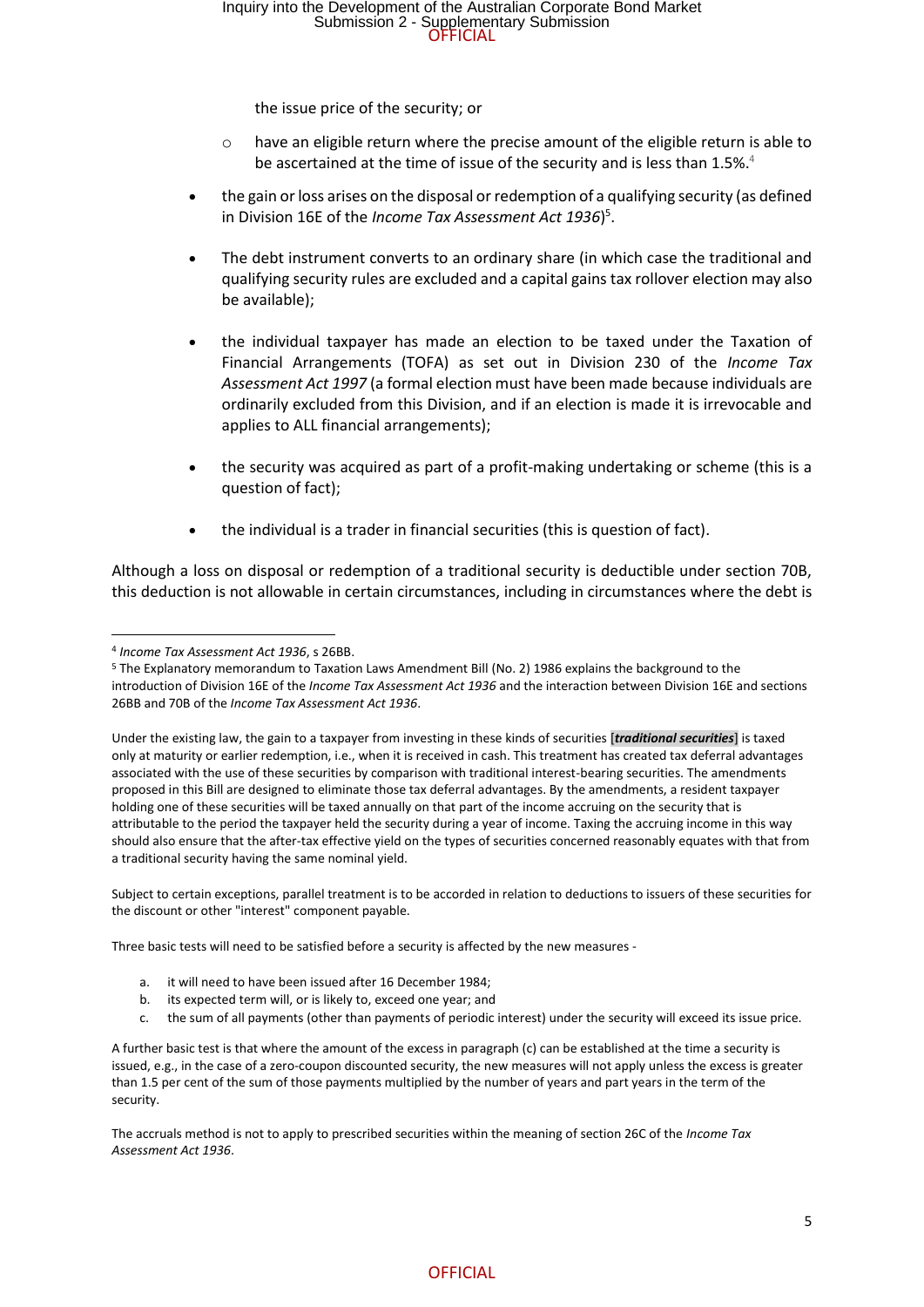written off as a bad debt. This is in contrast to the position outlined in the Explanatory Memorandum to *Taxation Laws Amendment Bill (No. 2) 1986* which introduced Division 16E and as outlined in section 159GQ of the *Income Tax Assessment Act 1936* – Tax Treatment Of Holder Of Qualifying Security*.* Similarly, section 70B( $4$ <sup>6</sup> was inserted by Act No 224 of 1992 to prevent a loss arising on disposal or redemption of a traditional security where (other conditions being satisfied):

…*it would be concluded that the disposal or redemption took place for the reason, or for reasons that included the reason, that there was an apprehension or belief that the issuer was, or would be likely to be, unable or unwilling to discharge all liability to pay amounts under the security.<sup>7</sup>*

The following extracts taken from ATO Public Ruling TR96/14 *Income Tax: Traditional Securities* – provide some further background.<sup>8</sup> The ruling sets out the ATO view that a debt waiver or forgiveness (for example as part of the winding up of a company or liquidation) does not qualify as a disposal. This could result in capital treatment in these circumstances, a risk that investors would factor as part of their investment allocation decisions.

*Disposal: debt forgiveness*

*48. Subsection 70B(2) provides that where 'a taxpayer disposes of a traditional security ... the amount of any loss on the disposal ... is allowable as a deduction from the assessable income of the taxpayer of the year of income in which the disposal ... takes place'.*

*49. We have been asked whether, prior to 1 July 1992, a traditional security can be disposed of by forgiving or waiving the debt of the issuer of the security.*

*50. The word 'dispose' is defined in subsection 26BB(1) as follows:*

*'" dispose ", in relation to a security, means sell, transfer, assign or dispose of in any way the security or the right to receive payment of the amount or amounts payable under the security.'*

*51. Forgiving the obligation of a debtor is not the same as selling, transferring or assigning a debt. And when a debt is forgiven, the liability of the debtor to the creditor is extinguished. When a debt is sold, transferred or assigned, the debtor's liability does not cease to exist. Accordingly, for the act of forgiveness to satisfy the definition of 'dispose' in subsection 26BB(1) it would have to fall within the phrase 'dispose of in any way' within that definition.*

*52. There should be no difficulty in establishing whether a security or the right to receive payment has been sold, transferred or assigned. But the meaning of the clause 'dispose of in any way', in the context in which it appears in the above definition, is open to interpretation.*

*53. In F C of T v. Wade (1951) 84 CLR 105, Dixon and Fullagar JJ, when considering the term 'disposed of' in the former section 36 of the Act, said (at 110):*

<sup>6</sup> Inserted by the *Tax Laws Amendment Act (No 5) 1992*, s 19.

<sup>7</sup> *Tax Laws Amendment Act (No 5) 1992*, s 19.

<sup>8</sup> Australian Taxation Office, *Taxation Ruling TR96/14 Income Tax: Traditional Securities* (30 July 2008) <https://www.ato.gov.au/law/view/document?locid=%27TXR/TR9614/NAT/ATO%27&PiT=2005072000000>.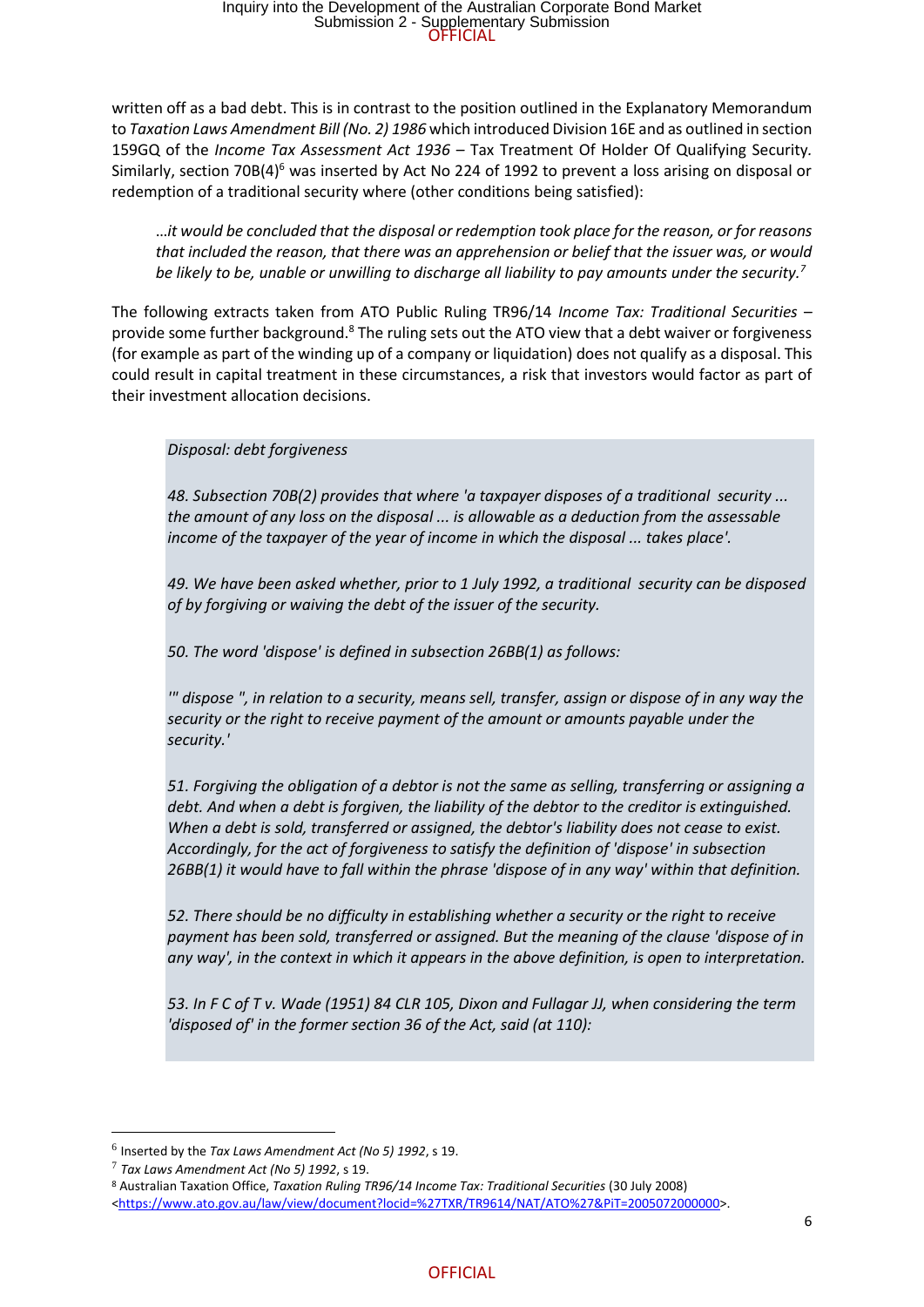### Submission 2 - Supplementary Submission<br>OFFICIAL Inquiry into the Development of the Australian Corporate Bond Market

*'The words "disposed of" are not words possessing a technical legal meaning, although they are frequently used in legal instruments. Speaking generally, they cover all forms of alienation.'*

*54. In Henty House Pty Ltd (In Voluntary Liquidation) v. F C of T (1953) 88 CLR 141, Williams ACJ, Webb, Kitto and Taylor JJ said (at 152):*

*'... the words "is disposed of" are wide enough to cover all forms of alienation, ... and they should be understood as meaning no less than "becomes alienated from the taxpayer", whether it is by him or by another that the act of alienation is done.'*

*55. The above cases did not deal with the traditional securities' provisions and the comments noted clearly relate to a general understanding of the clauses 'disposed of' and 'is disposed of'. They indicate that all forms of alienation will usually effect a disposal, as that term is generally understood. However, the comments do not go as far as suggesting that a general, unqualified understanding of those clauses means that all acts of disposal must necessarily effect an alienation.*

*56. Accordingly, in our opinion, a general understanding of acts of disposal would ordinarily include certain actions which do not effect an alienation of the security or right to payment. If not for the specific definition (at section 26BB(1)), the word 'dispose' in the traditional securities' provisions might take the general meaning and encompass actions which do not bring about an alienation of property. Similarly, if the clause 'dispose of in any way' stood unqualified and by itself, it could embrace actions which do not effect an alienation of a security or a right to payment. But there is a specific definition of 'dispose', and 'dispose of in any way' does not stand by itself in that definition. That clause is preceded in the definition by the words 'sell, transfer, assign' and those words all describe means by which property is alienated. More fundamentally, the subject property continues to exist after being disposed of by any of those specific means.*

*57. Application of the ejusdem generis principle requires that the interpretation of the clause 'dispose of in any way' should evidence any genus apparent in the specific terms which precede it in the definition of 'dispose'. The genus in the words 'sell, transfer, assign' suggests that the form of disposal should effect an alienation of the security or right to payment from the holder, and, at the very least, that the security or right to payment should continue to exist after the action.*

*58. This meaning of the words 'dispose of' in the definition of 'dispose' for the purposes of the traditional securities' provisions was approved by Purvis J in Case 23 95 ATC 249 at 256; Case 10,116 (1995) 30 ATR 1269 at 1277, where he held that:*

*'It is clear then that the meaning to be ascribed to the words "dispose of" is one consistent with alienation. The words "sell", "transfer" and "assign" all convey this sense of alienation. An extinguishment of a debt, ... will not then satisfy the definition of "disposal" for the purposes of s 70B.'*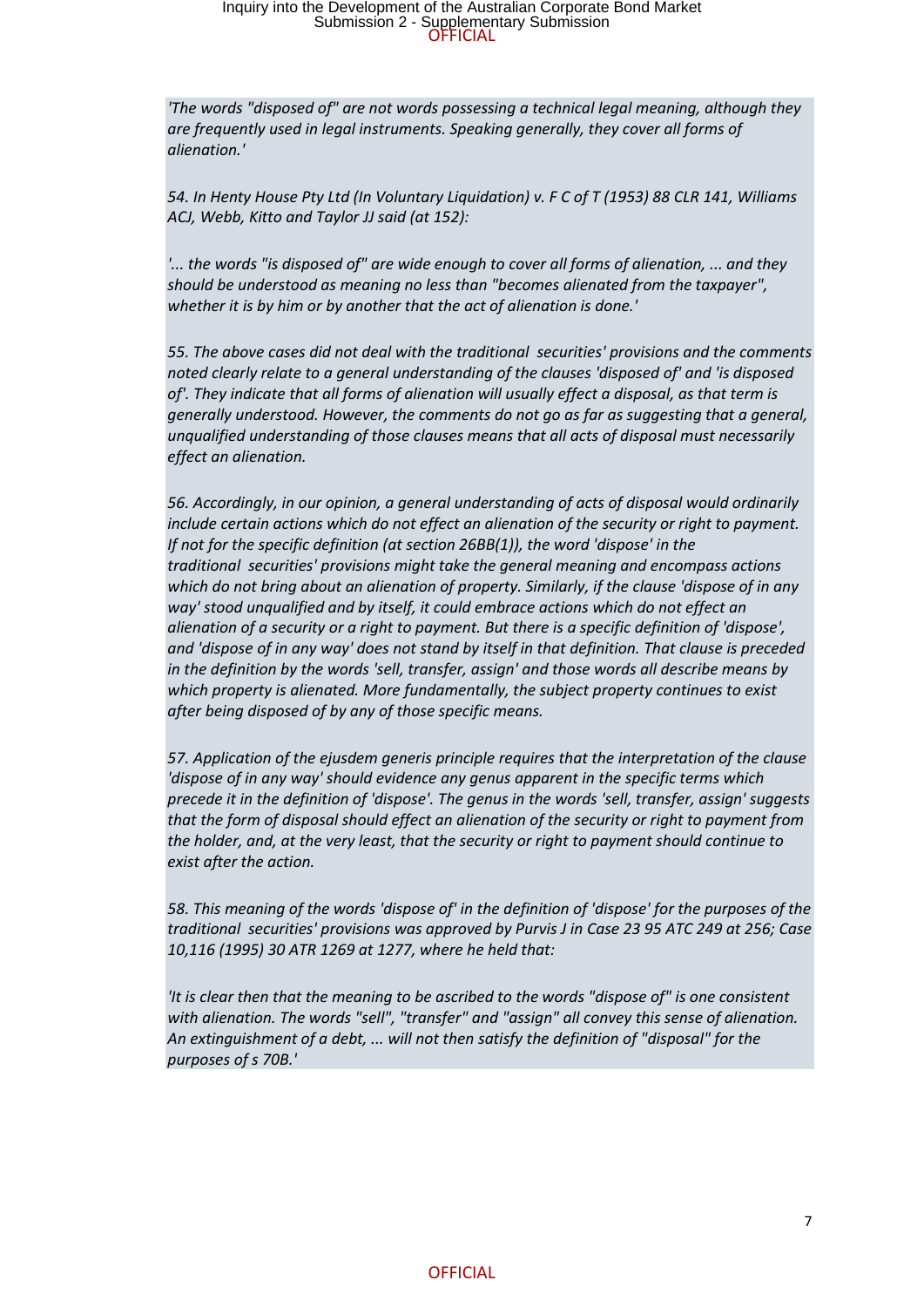A general summary of the position seems to be that:

**Equity interests**such as shares would generally be taxed in the hands of the 'retail' investor as follows:

- A gain or loss on disposal would generally be taxed on capital account;
	- $\circ$  resident investors are eligible for a 50% discount on the gain if the share has been held for 12 months or more;
	- $\circ$  a capital loss can be carried forward indefinitely but is only available to offset future capital gains;
	- o A disposal would include a share cancellation but share buy-backs raise additional complexities not dealt with here;
- dividends are generally taxed on a cash received basis; and
- dividends are also taxed in accordance with the full imputation system in Australia, which includes the ability to receive a refund of excess franking credits.

**Debt interests** such as corporate bonds would generally be taxed in the hands of the 'retail' investor as follows:

- A gain or loss on disposal or redemption is likely to be taxed on revenue account (assessable as ordinary income and deductible against ordinary income) unless the loss occurs as a result of a debt forgiveness (for example, a 'bad debt' because the debt is forgiven or extinguished as part of the company winding up).
	- $\circ$  An extinguishment of a debt is not treated like a disposal and accordingly is not likely to be eligible for a deemed 'revenue' account treatment (as a traditional or qualifying security).
	- $\circ$  Accordingly the revenue versus capital divide considerations come into play for each individual retail investor. This raises uncertainty but would generally result in capital account treatment unless there are special circumstances.
	- $\circ$  The gain or loss may be taxed on a cash received or accruals basis, depending on whether the security qualifies as a traditional security, a qualifying security or whether the taxpayer has made an election to be taxed under the Taxation of Financial Arrangement (TOFA) rules; and
- Interest returns would be taxed on a cash received or accruals basis subject to the taxpayer's circumstances.

Accordingly the capital versus revenue divide on disposal, redemption or extinguishment of the security would appear to be a relevant tax consideration for the retail investor. We note that there is potentially an asymmetric outcome for corporate bonds for retail investors since, on the one hand gains are reported as revenue gains but losses on the other may not be claimed as a deduction – that is, in cases of extinguishment arising as a result of the insolvency of the issuing entity. We appreciate that there may be other rules dealing with the tax treatment of commercial debt forgiveness for the issuer and it is not our intention to discuss these in detail.

Furthermore, we note that certain rules, such as the Managed Investment Trust capital account election, were introduced, in part to provide investor certainty and confidence in relation to the capital versus revenue divide.<sup>9</sup> These rules 'allow the trustee of an eligible MIT to choose to apply the capital gains tax (CGT) provisions for the taxation of gains and losses on disposal of certain eligible assets, rather than on revenue account.<sup>'10</sup> Whether the capital versus revenue divide continues to be an area

<sup>9</sup> Australian Taxation Office, *Managed investment trusts: election into capital treatment* (9 May 2016)

<sup>&</sup>lt;https://www.ato.gov.au/general/trusts/in-detail/managed-investment-trusts/capital-treatment-elections/>.

 $10$  Ibid.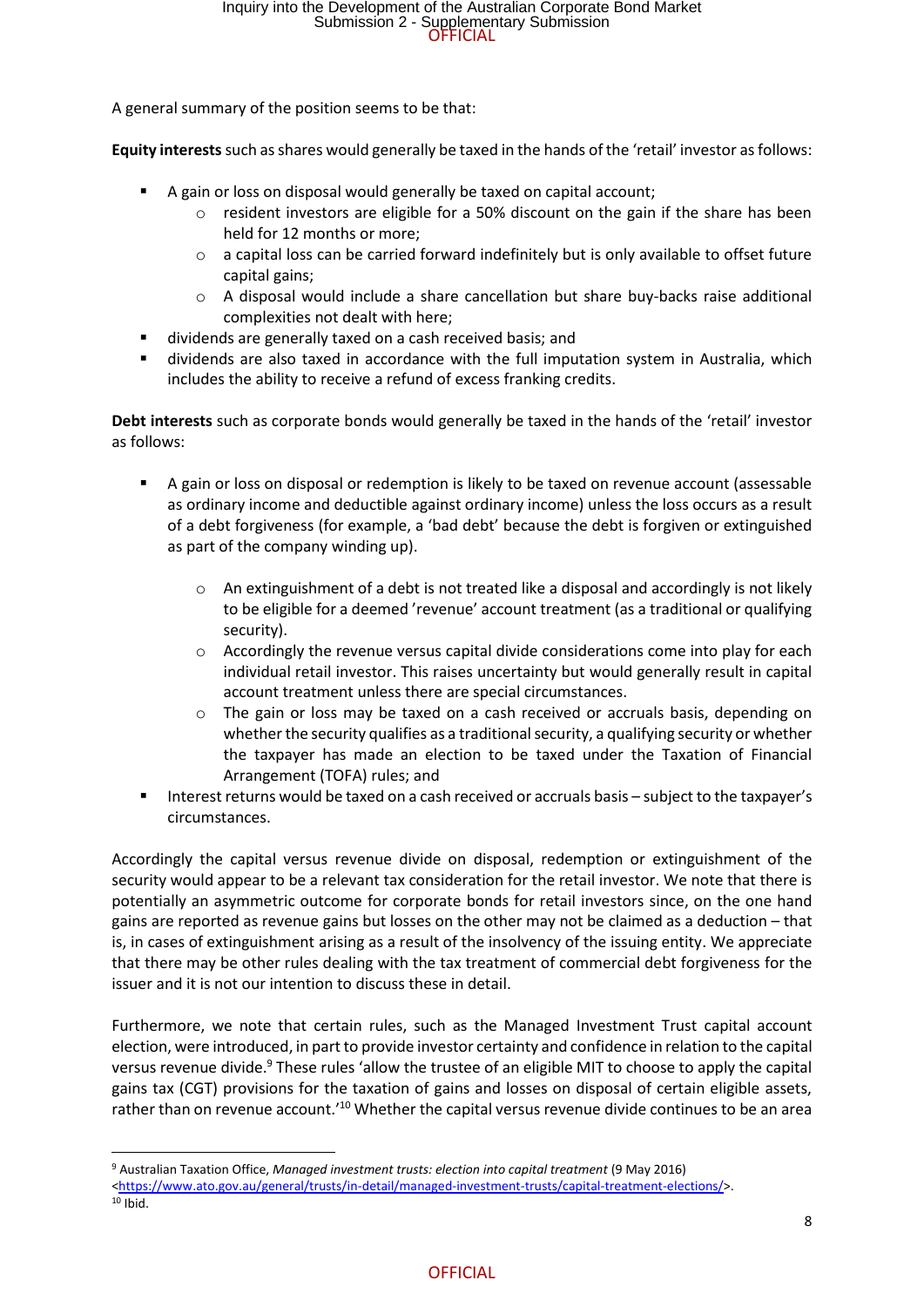of investor uncertainty that is driving particular investment decisions may be an area for the Committee's further inquiry.

We also wish to draw the Committee's attention to the Board of Taxation's 2015 *Review of the Debt and Equity Tax Rules –* a post implementation review of the divide in these rules. The Board made 8 recommendations.<sup>11</sup> That report may be of assistance to the Committee: https://taxboard.gov.au/consultation/debt-and-equity-tax-rules

The Board's website notes that:

*In undertaking the post-implementation review, the Board is also asked to:*

- *examine whether there are any unintended misalignments between the debt and equity distinction and related concepts in the income tax law which could potentially result in inconsistent policy outcomes; and*
- *consider whether there can be improved arrangements within the Australian tax system to address any inconsistencies between Australia's and other jurisdictions' debt and equity rules that could give rise to tax arbitrage opportunities.*

*To the extent that there are unintended misalignments between the debt and equity distinction and related concepts in the income tax law, the Board should also examine the potential for broader application of the current debt and equity rules to ensure consistent policy outcomes.*

#### **Classifying Debt and Equity**

Division 974 of the *Income Tax Assessment Act 1997*, introduced in 2001, seeks to classify financial arrangements as either debt or equity for Australian taxation purposes. These rules focus on the economic substance of the arrangement, rather than the legal form. This classification is relevant for both the issuer (the company) and the investor since generally returns on debt issuances are deductible and non-frankable and returns on equity issuances are frankable and non-deductible.

As the Board of Taxation points out in its 2015 report:

*While there are clear differences between debt and equity in many circumstances, many financial instruments exhibit characteristics of both. As such, the debt and equity divide is not so much a clear delineation but a continuum.*<sup>12</sup>

#### **Taxation of Financial Arrangements**

Financial arrangements<sup>13</sup> may be taxed under the Taxation of Financial Arrangement (TOFA) Rules. The TOFA Rules may apply to certain entities mandatorily (unless exempted).<sup>14</sup> It is important to note that where an entity meets the threshold requirements to have TOFA mandatorily applied, it will

<sup>13</sup> As defined in sections 230-45 and 230-50 of the *Income Tax Assessment Act 1997*; See also: Australian Taxation Office, *Section 230-45 Financial Arrangements* (10 June 2016) <https://www.ato.gov.au/Business/Taxation-of-financialarrangements-(TOFA)/In-detail/Guide-to-the-taxation-of-financial-arrangements-(TOFA)/?page=5>; Australian Taxation Office, Section 230-50 Financial Arrangements (10 June 2016) <https://www.ato.gov.au/Business/Taxation-of-financialarrangements-(TOFA)/In-detail/Guide-to-the-taxation-of-financial-arrangements-(TOFA)/?page=6>.

<sup>11</sup> Board of Taxation, *Review of the Debt and Equity Tax Rules* (2015)

<sup>&</sup>lt;https://taxboard.gov.au/sites/taxboard.gov.au/files/migrated/2015/07/Debt Equity Final Report.pdf>.

 $12$  Ibid, p 5.

<sup>14</sup> *Income Tax Assessment Act 1997*, s 230-455.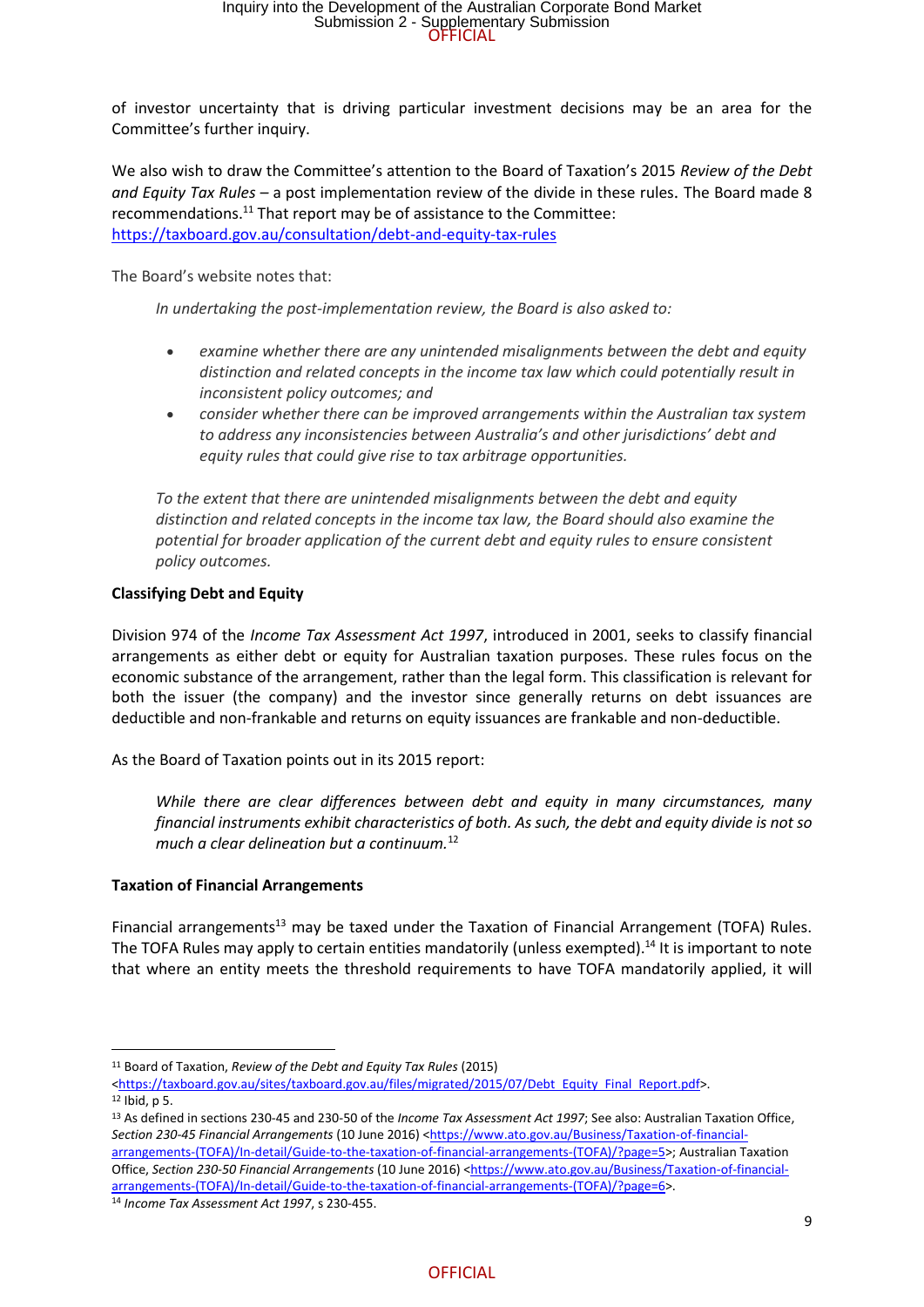continue to be subject to the TOFA Rules even if its aggregated turnover, value of assets or value of financial assets subsequently falls below the requisite thresholds.<sup>15</sup>

Under the TOFA Rules, any gain made from a financial arrangement is included in the entity's assessable income<sup>16</sup> while any loss is deductible to the extent that it was used in gaining or producing assessable income or was necessarily made in carrying on a business to gain or produce assessable income<sup>17</sup>.

A gain or a loss is calculated by netting the costs and proceeds from a financial arrangement. The ATO summarises costs and proceeds as follows:

Costs from a financial arrangement include financial benefits that either:

- are provided, or to be provided, under the arrangement
- play an integral role in determining whether an entity will make a gain or loss from the financial arrangement $^{18}$ .

Proceeds from a financial arrangement include financial benefits that either:

- are received, or to be received, under the arrangement
- play an integral role in determining whether an entity will make a gain or loss from the financial arrangement $^{19}$ .

Where a financial benefit applies to more than one financial arrangement, a process of apportionment may be necessary.<sup>20</sup>

Entities that are not mandatorily subject to the TOFA Rules may elect to have all of their financial arrangements taxed under these rules.<sup>21</sup> The ATO warns that 'TOFA elections are complex, and cannot be revoked. Before making any TOFA elections, you should carefully consider your circumstances and seek professional assistance if necessary'.<sup>22</sup>

#### **Complexities and investor considerations regarding bond investments**

The foregoing discussion has illustrated some of the tax complexities that may arise for investors. Whilst it is not our intention to delve into the detail, it is conceivable that a prospective bond investor would need to consider, amongst other things:

- whether the investment is a traditional or qualifying security, including for the purposes of TOFA, which is dependent upon whether at the time of its issue it: $^{23}$ 
	- o *will, or is reasonably likely to, exceed one year*
	- o *is reasonably likely to result in the sum of the payments (excluding periodic interest) exceeding the issue price. For a fixed-return security, this excess is greater than 1.5% of the sum of the payments multiplied by the number of years in the term of the security.*

<sup>15</sup> Australian Taxation Office, *Guide to the Taxation of Financial Arrangements (TOFA)* (10 June 2016) <https://www.ato.gov.au/Business/Taxation-of-financial-arrangements-(TOFA)/In-detail/Guide-to-the-taxation-offinancial-arrangements-(TOFA)/?page=2#Who the rules apply to>.

<sup>16</sup> *Income Tax Assessment Act 1997*, s 230-15(1).

<sup>17</sup> *Income Tax Assessment Act 1997*, s 230-15(2).

<sup>18</sup> Income Tax Assessment Act 1997, s 230-60(1)).

<sup>19</sup> Income Tax Assessment Act 1997, s 230-60 (2)).

<sup>20</sup> Australian Taxation Office, *Calculating gains or losses* (10 June 2016) <https://www.ato.gov.au/business/taxation-offinancial-arrangements-(tofa)/in-detail/guide-to-the-taxation-of-financial-arrangements-(tofa)/?page=10>.

<sup>21</sup> Australian Taxation Office, Above n 15.

<sup>22</sup> Ibid.

<sup>23</sup> *Income Tax Assessment Act 1936*, s 159GP(1).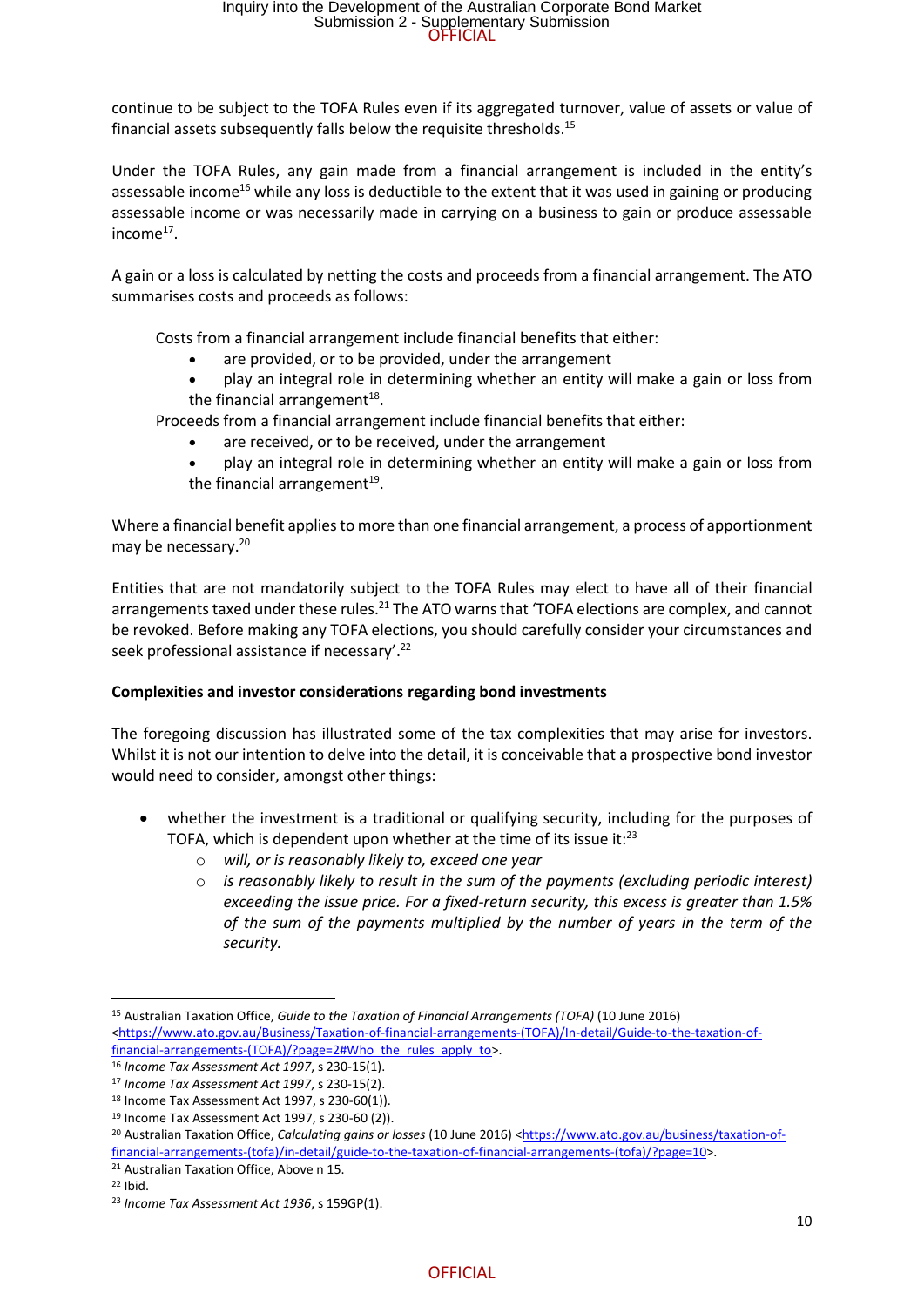- o *The downside risk in the event the principal sum or capital is not returned;*
- Is the investor a share trader and undertaking a profit making enterprise?

The IGTO discussed at the hearing that it is open to issuers of bonds to provide some degree of comfort and certainty to prospective investors through obtaining a public ruling (such as a class ruling) on the tax treatment of the particular product. Prospective investors are able to rely upon the ruling where their circumstances are not materially different to those set out in the ruling. It is also open to prospective investors to seek a private ruling from the ATO, at their own expense, to obtain legally binding advice that will be specific to their tax affairs.

### **New Zealand**

The New Zealand tax system, like Australia's, maintains a divide between revenue and capital, income and expenditure, and debt versus equity distinctions. New Zealand also has an imputation system, similar to Australia's.

The New Zealand Inland Revenue website notes the following:<sup>24</sup>

*Imputation lets shareholders receive tax credits with the dividends they receive, by allowing the company to pass on credits for the income tax it has already paid.*

*Companies keep track of how much income tax they pay and can attach this as an imputation credit to the dividends they pay out. The dividends are part of each shareholder's income, but the imputation credit reduces the income tax they have to pay personally. This means company profits are not taxed twice.*

Trans-Tasman imputation lets Australian companies keep an imputation credit account in New Zealand, and pass on imputation credits to their New Zealand shareholders. In a similar way, New Zealand companies may also be able to use the Australian franking system.<sup>25</sup>

Interest derived by a company is treated as income, and may be required to be reported on either an accrual basis depending upon the financial arrangement rules applicable to that entity. Where there is no requirement, interest income is recognised as and when it is received – on a cash basis.

Similar to the practices in Australia, interest that is incurred by most companies is deductible. The deductibility of the interest income will be subject to thin capitalisation, transfer pricing and antihybrid mismatch rules.

Financial arrangements which involve the deferral of the payment of consideration are taxed by the Financial Arrangement Rules (FA Rules). Examples of where these rules may apply include New Zealand tax residents obtaining a loan to buy a rental property, a US Treasury bond or a foreign currency bank account.<sup>26</sup>

companies/imputation-for-companies/imputation-between-australia-and-new-zealand>.

<sup>&</sup>lt;sup>24</sup> New Zealand Inland Revenue Department, *Imputation for Companies* <https://www.ird.govt.nz/income-tax/income-taxfor-businesses-and-organisations/income-tax-for-companies/imputation-for-companies>.

<sup>25</sup> New Zealand Inland Revenue Department, *Imputation between Australia and New Zealand* <https://www.ird.govt.nz/income-tax/income-tax-for-businesses-and-organisations/income-tax-for-

<sup>&</sup>lt;sup>26</sup> New Zealand Inland Revenue Department, *Financial Arrangements Rules* <https://www.ird.govt.nz/income-tax/incometax-for-businesses-and-organisations/types-of-business-income/interest-and-dividends/financial-arrangements-rules>.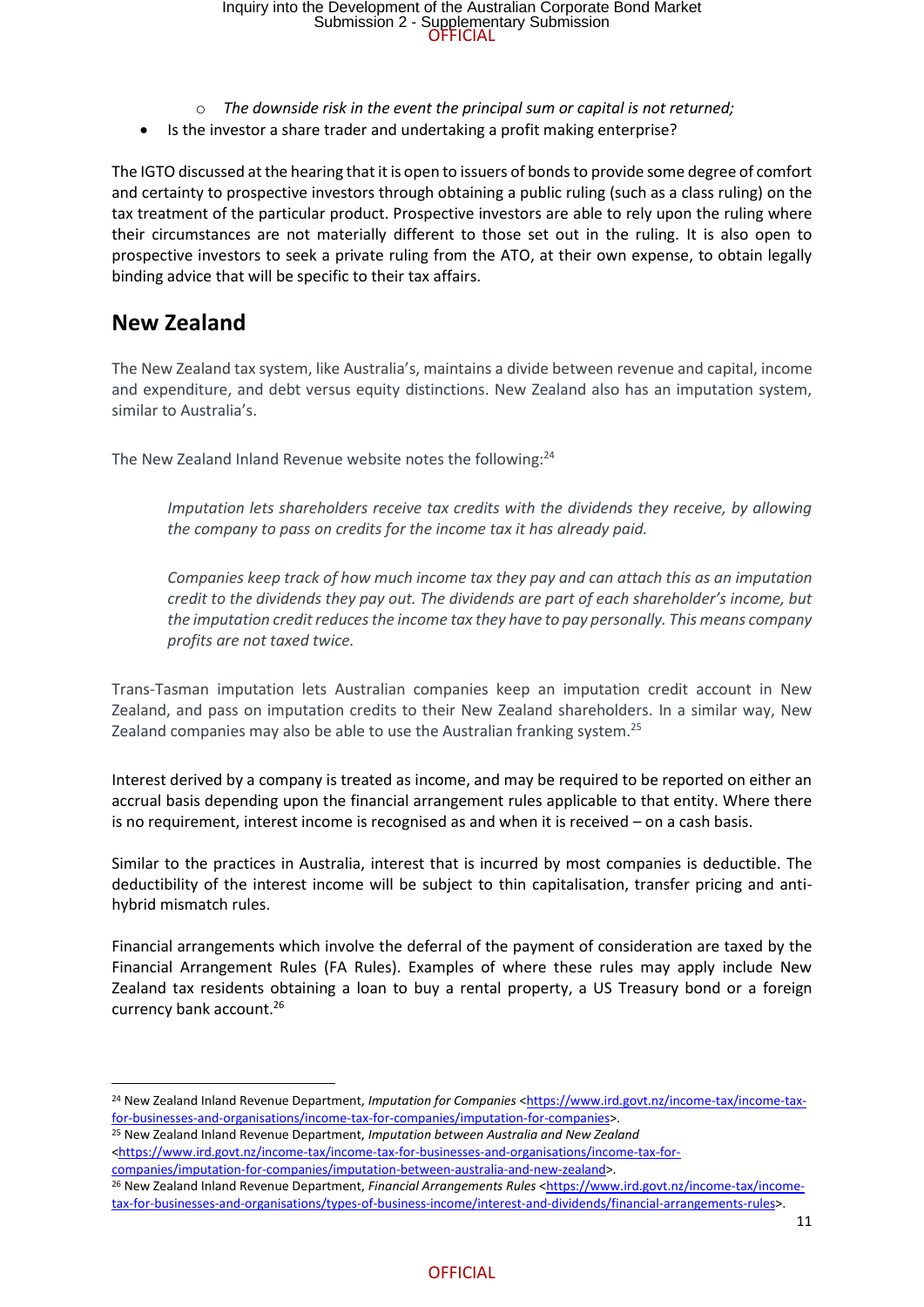#### **Tax Treatment of Corporate Bonds in New Zealand**

In relation to the treatment of Corporate Bonds in New Zealand, we have reached out to our networks for their insights. We understand that the retail investment of Corporate Bonds in New Zealand is often made through Portfolio Investment Entities (PIEs, which usually take the form of unit trusts and are generally treated as companies for New Zealand taxation purposes). Under a PIE, the trustee pays income tax for the investors at the prescribed investor rate (PIR). The present PIRs are set out below.<sup>27</sup>

| Taxable income was: | and taxable income plus PIE income | <b>PIR</b> |
|---------------------|------------------------------------|------------|
| \$14,000 or less    | \$48,000 or less                   | 10.5%      |
| \$48,000 or less    | \$70,000 or less                   | 17.5%      |
| All other cases     |                                    | 28%        |

The top PIR is presently lower than the top marginal tax rate for individual taxpayers (33%).<sup>28</sup>

From one view, the differences in tax rates may be considered to encourage retail investors to make non-equity investment via funds. Other aspects of the New Zealand tax system which may tend to encourage investment of this kind may be the reduced requirements for reporting gains from financial arrangements through an income tax return. One scenario where this may occur is if the taxpayer invests in a bond directly, with resident withholding tax being deducted at source and a certificate issued to the taxpayer confirming the amount withheld and remitted to the Inland Revenue Department. Provided the taxpayer agrees with the certificate and earns salary and wages, no income tax return is required to be lodged.<sup>29</sup>

The IGTO acknowledges the assistance and insights provided by Ms Joanne Dunne in completing this section of the response.

## **United Kingdom**

The United Kingdom (UK) broadly permits the deduction of funding costs, primarily fees and interest expenses, even if those amounts are capital in nature. The deduction is subject to thin capitalisation rules and the corporate interest restriction (CIR). The CIR essentially limits the amount of tax relief that a company (or group of companies) can receive from deducting net interest and other financing costs. It only applies where the company or group intends to deduct more than £2 million within a 12 month period.<sup>30</sup>

Taxation rules for lending and borrowing by companies are set out in the UK *Corporation Tax Act 2009* (CTA 2009) and are predicated on the existence of a 'loan relationship'.<sup>31</sup> There are also certain arrangements which do not meet the definition of a 'loan relationship' but are nonetheless treated as

<sup>27</sup> New Zealand Inland Revenue Department, *Using Prescribed Investor Rates* <https://www.ird.govt.nz/roles/portfolioinvestment-entities/using-prescribed-investor-rates>.

<sup>&</sup>lt;sup>28</sup> New Zealand Inland Revenue Department, Tax Rates for Individuals <ird.govt.nz/income-tax/income-tax-forindividuals/tax-codes-and-tax-rates-for-individuals/tax-rates-for-individuals>.

<sup>29</sup> New Zealand Inland Revenue Department, *Income Tax for Individuals* < https://www.ird.govt.nz/income-tax/income-taxfor-individuals >

<sup>30</sup> Gov.UK, Restriction on Corporation Tax relief for interest deductions <https://www.gov.uk/guidance/corporate-interestrestriction-on-deductions-for-groups#if-youll-deduct-less-than-2-million>.

<sup>31</sup> *Corporation Tax Act 2009* (UK), s 302.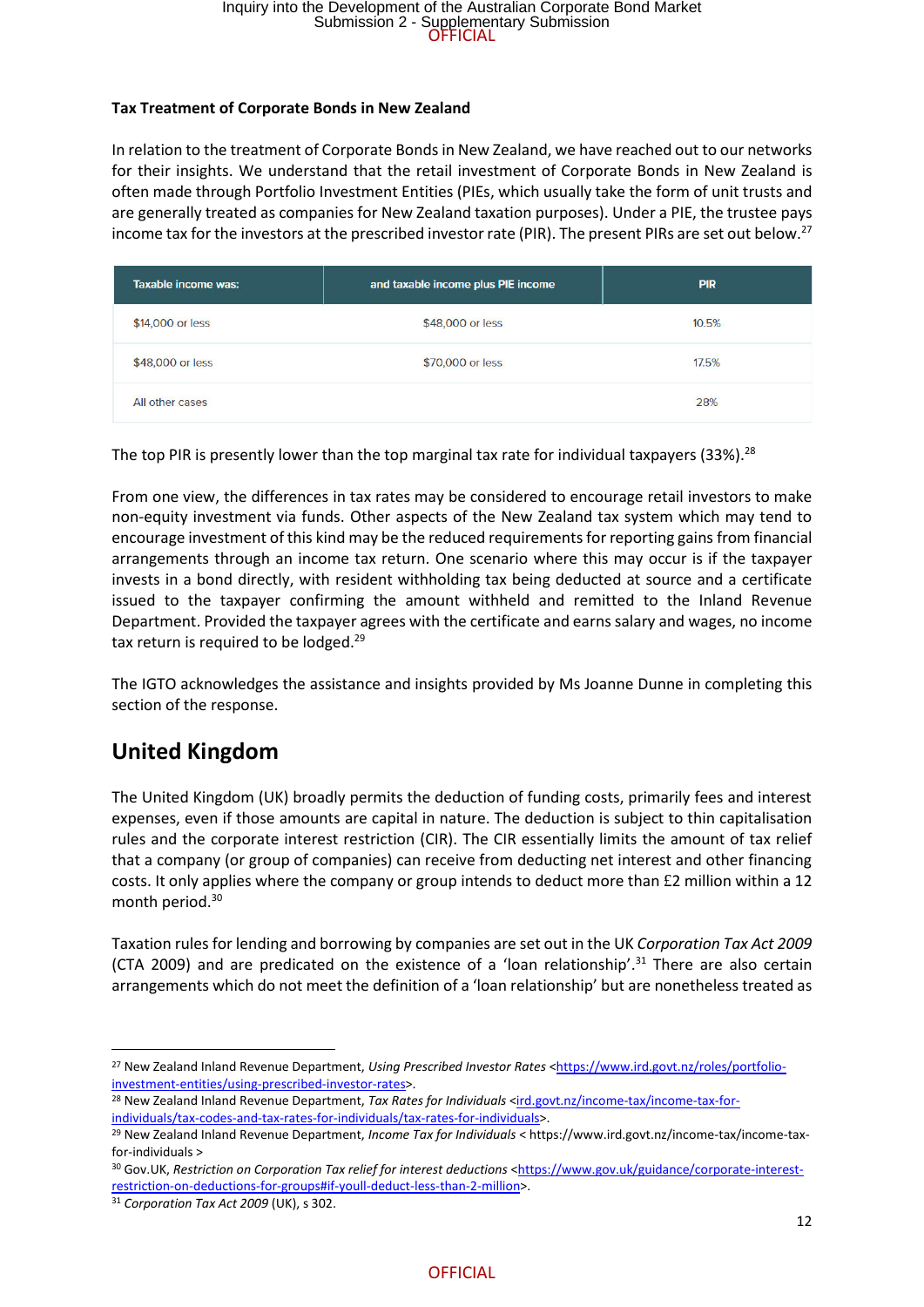loan relationships for the purposes of the CTA 2009. These deemed loan relationships fall into three categories:

- Money debts that do not arise from the lending of money i.e. relevant non-lending relationships; 32
- Investments in certain types of investment fund and mutual arrangement;<sup>33</sup> and
- Arrangements that give an interest-like return.<sup>34</sup>

The law in the UK is specific about the debits and credits that are taxable and that must be brought into account. The debits and credits which must be brought to account are impacted by whether the loan relationship is classified as 'trading' or 'non-trading'.<sup>35</sup>

Subject to certain exclusions,  $36$  profits arising from loan relationships are taxed as income.  $37$ Companies are entitled to tax relief for borrowing costs as set out in Part 5 of the CTA 2009.<sup>38</sup> The UK's revenue authority, Her Majesty's Revenue and Customs, has published guidance on the types of borrowing expenses that are allowable as deductions.<sup>39</sup> In this regard, the UK appears to have adopted a scheduled approach to the deductibility of borrowing costs.

Where companies make payments of interest, there is a general requirement to withhold and remit 20%, subject to certain exclusions.<sup>40</sup>

As with other jurisdictions, there are specific and complex rules relating to the tax treatment of financial instruments, derivatives and cross-border transactions, etc.

We also note that some of the research we encountered cautioned that the present rules dealing with financial arrangements may change in the future as a result of Brexit.<sup>41</sup>

## **United States of America**

Similar to the other jurisdictions that we examined, the United States of America (USA) treats interest and other amounts received under a loan (other than repayments of the principal) to be ordinary taxable income which must be taken into account when determining the taxpayer's net income during the relevant tax period. $42$ 

<sup>41</sup> Thomson Reuters Practical Law (1), Above n 38.

<sup>32</sup> *Corporation Tax Act 2009* (UK), Part 6, Chapter 2.

<sup>33</sup> *Corporation Tax Act 2009* (UK), Part 6, Chapters 3 - 5.

<sup>34</sup> *Corporation Tax Act 2009* (UK), Part 6, Chapters 2A, 6 – 11.

<sup>35</sup> See for example: *Corporation Tax Act 2009* (UK), ss 297(3), 297(4), 301. See also: Sue Mainwaring and Tolley, *Taxation of Loan relationships*

<sup>&</sup>lt;https://www.icaew.com/~/media/corporate/files/join%20us/join%20a%20faculty/0315035%20taxation%20loan%20relati onships.ashx>.

<sup>36</sup> *Corporation Tax Act 2009* (UK), s 465.

<sup>37</sup> *Corporation Tax Act 2009* (UK), s 295.

<sup>38</sup> Thomson Reuters Practical Law, *Tax on Corporate Lending and Bond Issues in the UK (England and Wales): Overview* (1 July 2017) <https://uk.practicallaw.thomsonreuters.com/9-502-

<sup>0437?</sup> lrTS=20200201160509440&transitionType=Default&contextData=(sc.Default)&firstPage=true>.

<sup>39</sup> Her Majesty's Revenue and Customs, *Loan relationships: computational rules: expenses allowed as debits*, para CFM33060 <https://www.gov.uk/hmrc-internal-manuals/corporate-finance-manual/cfm33060>.

<sup>40</sup> PwC, *United Kingdom Corporate – Withholding Taxes* (10 July 2020) <https://taxsummaries.pwc.com/unitedkingdom/corporate/withholding-taxes#:~:text=Interest%20WHT,to%20withhold%20tax%20at%2020%25>.

<sup>42</sup> Thomson Reuters Practical Law (2), *Tax on Corporate Lending and Bond Issues in the United States: an Overview* (1 May 2015)

*<sup>&</sup>lt;*https://content.next.westlaw.com/Document/I4cf89667ef2a11e28578f7ccc38dcbee/View/FullText.html?contextData=(sc .Default)&transitionType=Default&firstPage=true>.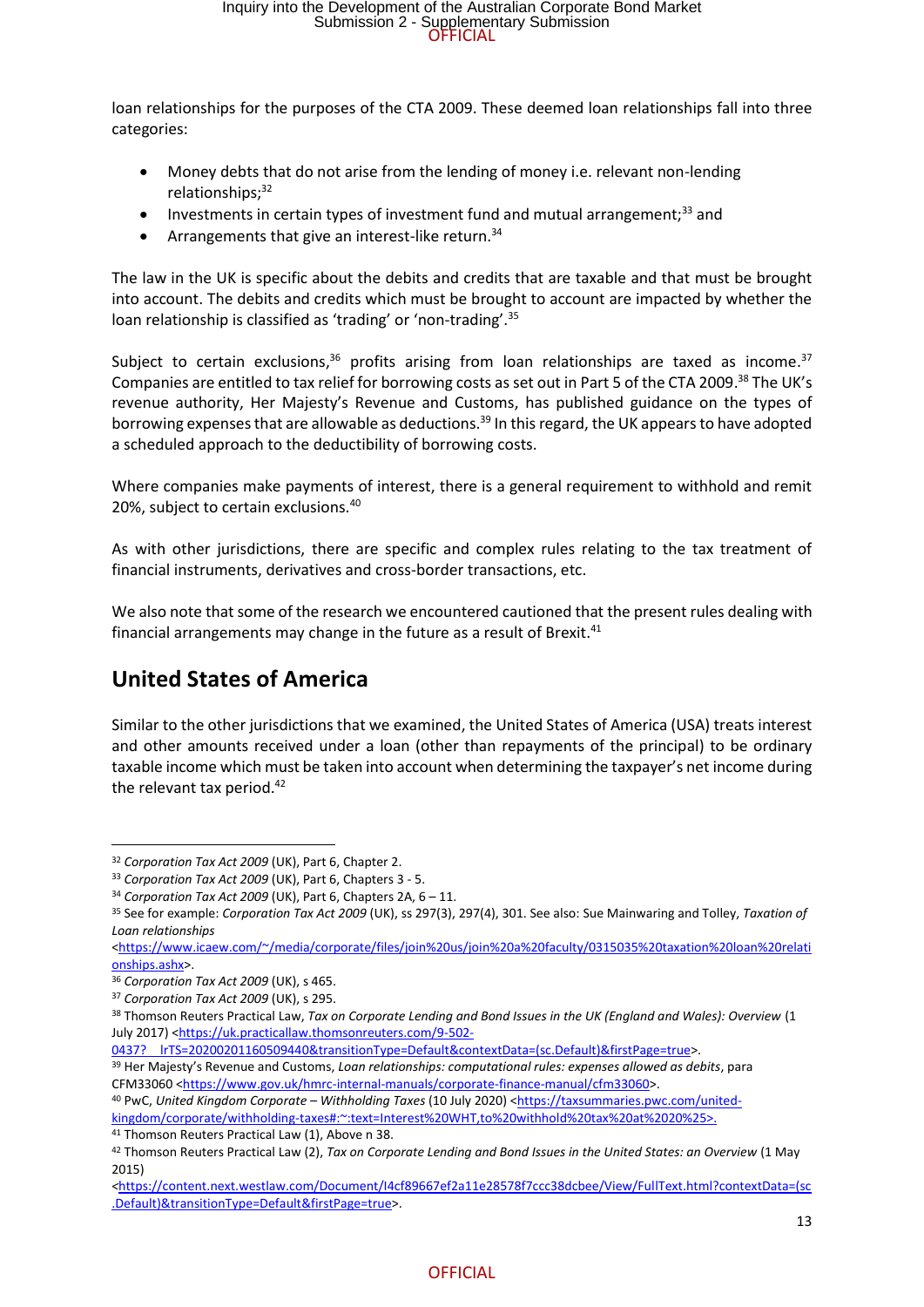A corporate borrower is also entitled to claim a deduction for interest paid on a loan which, like other jurisdictions, has the effect of reducing the company's overall taxable income and its income tax liability.<sup>43</sup> There are a number of situations where a deduction may be disallowed or deferred. These include:<sup>44</sup>

- *If the debt instrument has a maturity of more than five years, has interest that is not paid at least annually and/or is issued with significant original issue discount, and has a yield to maturity that is 500 basis points or more above the "applicable federal rate" (a rate determined monthly that approximates the yield on US treasury obligations) for the month of issuance; then a portion of the taxpayer's deduction for interest and original issue discount can be deferred until it is paid and a portion of the deduction (the amount that exceeds the applicable federal rate plus 600 basis points) may be permanently disallowed. These rules are known as the applicable high yield discount obligation rules.*
- *If the debt is issued to acquire stock of another corporation (or at least two-thirds of the corporation's assets), the debt is subordinated to the borrower's trade creditors and the debt is convertible into (or issued with a warrant to acquire) stock of the borrower; interest on a debt instrument issued by a corporation is disallowed.*
- *If the debt instrument is held by or guaranteed by a person related to the borrower and such related person is not subject to US tax, any interest and original issue discount deduction related to the debt can be limited or deferred.*
- *If the debt is payable in (or by reference to) the equity of the borrower or a related person, interest can be disallowed. If the debt is convertible into equity at the option of the holder, the disallowance rules will apply only if, at the time the debt is issued, there is a substantial certainty the option will be exercised.*
- *If the debt instrument is not in registered form (that is, bearer bonds) in many cases a deduction for interest and original issue discount is disallowed.*

There is also a limitation on the deductibility of business interest:<sup>45</sup>

*The amount allowed as a deduction under this chapter for any taxable year for business interest shall not exceed the sum of—*

- *(A) the business interest income of such taxpayer for such taxable year,*
- *(B) 30 percent of the adjusted taxable income of such taxpayer for such taxable year, plus*
- *(C) the floor plan financing interest of such taxpayer for such taxable year.*

*The amount determined under subparagraph (B) shall not be less than zero.*

<sup>43</sup> Internal Revenue Code (USA) § 163.

<sup>44</sup> Thomson Reuters Practical Law (2), Above n 42.

<sup>45</sup> Internal Revenue Code (USA) § 163(j). It is noted that this provision was temporarily modified as part of the *Coronavirus Aid, Relief, and Economic Security Act* which increased the percentage of adjusted taxable income from 30% to 50%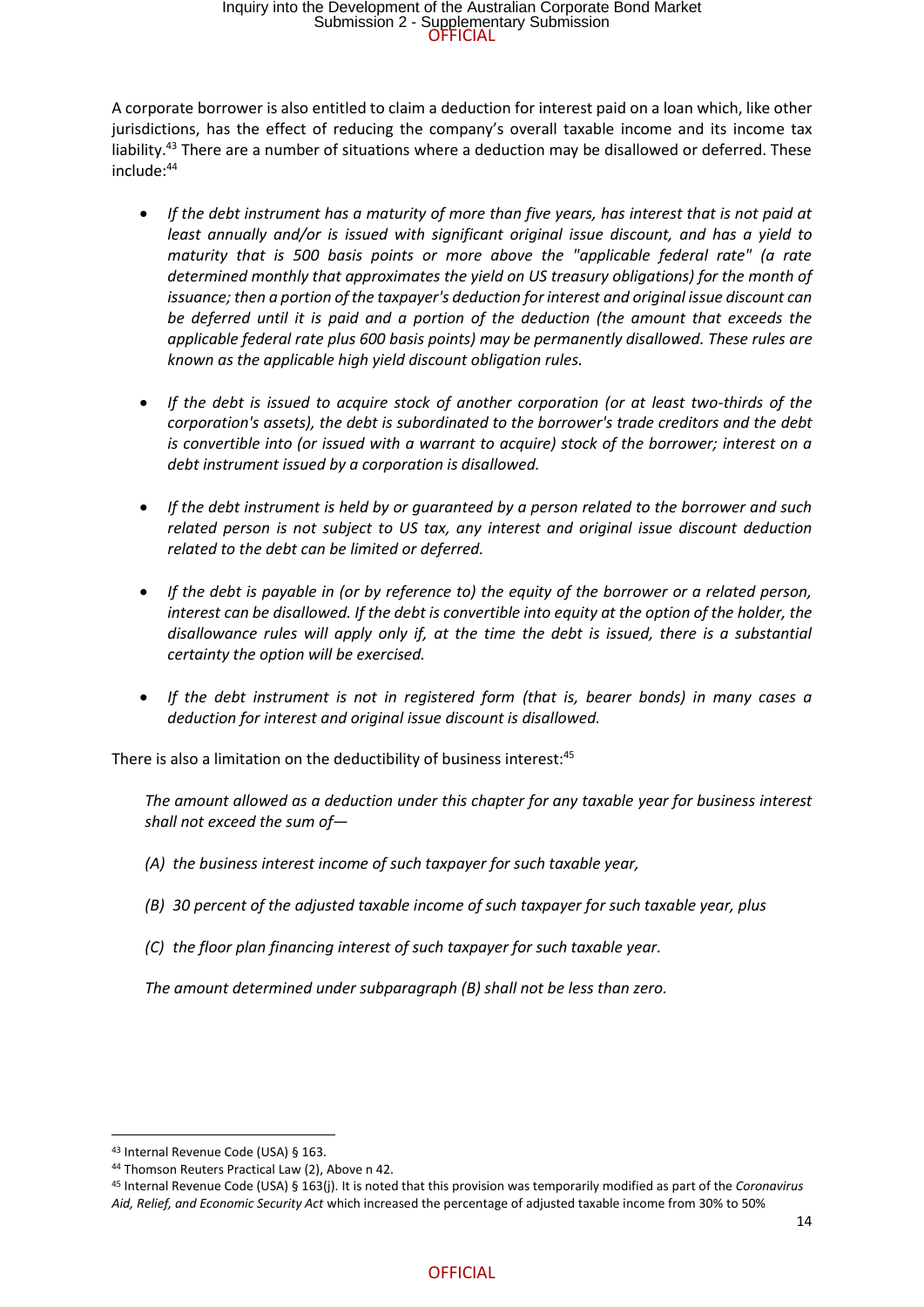The USA does not impose any federal stamp or transfer duties on the issue of bonds.<sup>46</sup> However, certain States and local taxing authorities may impose stamp duties in relation to certain financial transactions.<sup>47</sup> The transfer of bonds may also give rise to gains or losses which are relevant when determining the taxable income of the transferor.<sup>48</sup>

<sup>46</sup> Thomson Reuters Practical Law (2), Above n 42.

<sup>47</sup> Ibid.

<sup>48</sup> Ibid.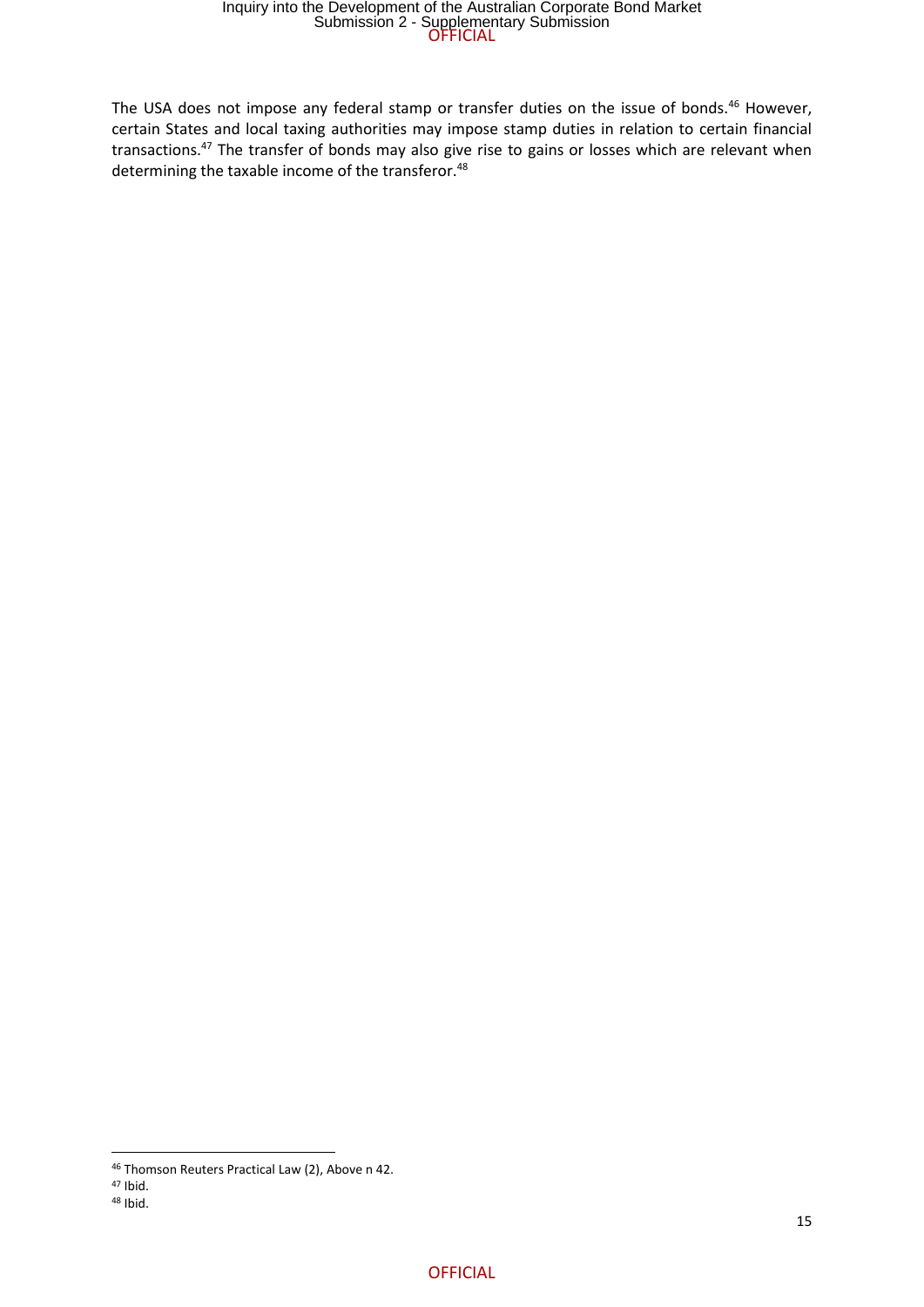# **Useful Resources**

- Andrew Ainsworth, *Dividend Imputation: The International Experience*, Centre for International Finance and Regulation Working Paper (March 2016) <https://papers.ssrn.com/sol3/papers.cfm?abstract id=2747721>;
- Australian Taxation Office, *Guide to the Taxation of Financial Arrangements (TOFA)*(10 June 2016) <https://www.ato.gov.au/Business/Taxation-of-financial-arrangements-(TOFA)/Indetail/Guide-to-the-taxation-of-financial-arrangements- (TOFA)/?page=2#Who the rules apply to>.
- Australian Taxation Office, *You and Your Shares 2020* <https://www.ato.gov.au/uploadedFiles/Content/IND/Downloads/You-and-your-shares-2020.pdf>.
- Board of Taxation, *Review of the Debt and Equity Tax Rules* (2015) <https://taxboard.gov.au/sites/taxboard.gov.au/files/migrated/2015/07/Debt Equity Final Report.pdf>.
- Deloitte, *Franking Credits Who Is Right?* (November 2014) p 5 <https://www2.deloitte.com/content/dam/Deloitte/au/Documents/finance/deloitte-au-fasinfrastructure-series-franking-credits-2014.pdf>.
- Gov.UK, *Restriction on Corporation Tax relief for interest deductions* <https://www.gov.uk/guidance/corporate-interest-restriction-on-deductions-for-groups#ifyoull-deduct-less-than-2-million>.
- Her Majesty's Revenue and Customs, *Loan relationships: computational rules: expenses allowed as debits*, para CFM33060 <https://www.gov.uk/hmrc-internal-manuals/corporatefinance-manual/cfm33060>.
- New Zealand Inland Revenue Department, *Financial Arrangements Rules* <https://www.ird.govt.nz/income-tax/income-tax-for-businesses-and-organisations/typesof-business-income/interest-and-dividends/financial-arrangements-rules>.
- PwC, *Financing Options: Debt versus Equity – A country overview* (2016) <https://www.pwc.nl/nl/assets/documents/pwc-financing-options-debt-versusequity.pdf>.
- Sue Mainwaring and Tolley, *Taxation of Loan relationships* <https://www.icaew.com/~/media/corporate/files/join%20us/join%20a%20faculty/0315035 %20taxation%20loan%20relationships.ashx>.
- Thomson Reuters Practical Law (1), *Tax on Corporate Lending and Bond Issues in the UK (England and Wales): Overview* (1 July 2017) <https://uk.practicallaw.thomsonreuters.com/9-502- 0437? lrTS=20200201160509440&transitionType=Default&contextData=(sc.Default)&first Page=true>.
- Thomson Reuters Practical Law (2), *Tax on Corporate Lending and Bond Issues in the United States: an Overview* (1 May 2015) <https://content.next.westlaw.com/Document/I4cf89667ef2a11e28578f7ccc38dcbee/View/ FullText.html?contextData=(sc.Default)&transitionType=Default&firstPage=true>.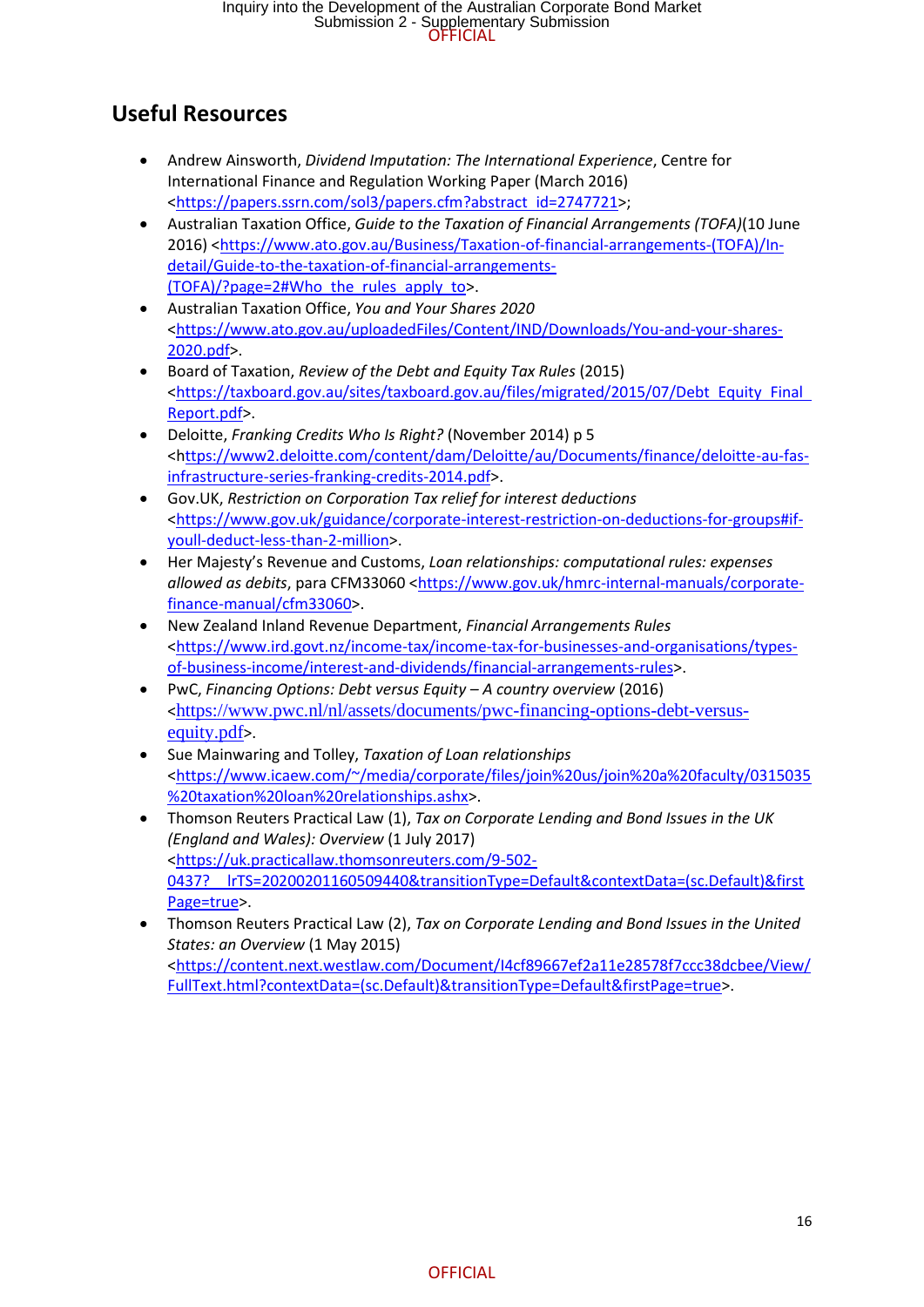## **Annexure B – The definition of 'high net worth individual'**

**Mr THISTLETHWAITE:** In your submission, Karen, you talk about high-net-worth individuals. Can you define the level that kicks in?

**Ms Payne:** This is something taken from the Deloitte Access Economics report, which FIIG Securities will be appearing on later today. You could check with them as to how they have defined it, otherwise I can come back to you on that.

**Mr THISTLETHWAITE:** Yes; okay.

**Ms Payne:** It's not our definition; it's their definition.

The Deloitte Access Economics report defines 'High Net Worth Individuals' (HNWIs) to be those with more than \$2 million of investable assets.<sup>49</sup>

Mr van Manen, during discussions at the public hearing, referred the Committee to section 708(8) of the *Corporations Act 2001*. This section provides a definition for 'sophisticated investor' – as the Corporations Act does not use the term 'High Net Worth Individuals'.

The definition in section 708(8) is set out as follows:

#### *Sophisticated investors*

 *(8) An offer of a body's securities does not need disclosure to investors under this Part if:*

- *(a) the minimum amount payable for the securities on acceptance of the offer by the person to whom the offer is made is at least \$500,000; or*
- *(b) the amount payable for the securities on acceptance by the person to whom the offer is made and the amounts previously paid by the person for the body's securities of the same class that are held by the person add up to at least \$500,000; or*
- *(c) it appears from a certificate given by a qualified accountant no more than 6 months before the offer is made that the person to whom the offer is made:*
	- *(i) has net assets of at least the amount specified in regulations made for the purposes of this subparagraph; or*
	- *(ii) has a gross income for each of the last 2 financial years of at least the amount specified in regulations made for the purposes of this subparagraph a year; or*
- *(d) the offer is made to a company or trust controlled by a person who meets the requirements of subparagraph (c)(i) or (ii).*

[Emphasis added]

<sup>49</sup> Deloitte Access Economics, *The Corporate Bond Report 2018* (2018), p 2

<sup>&</sup>lt;https://www2.deloitte.com/content/dam/Deloitte/au/Documents/Economics/deloitte-au-economics-corporate-bondreport-2018-030518.pdf>.